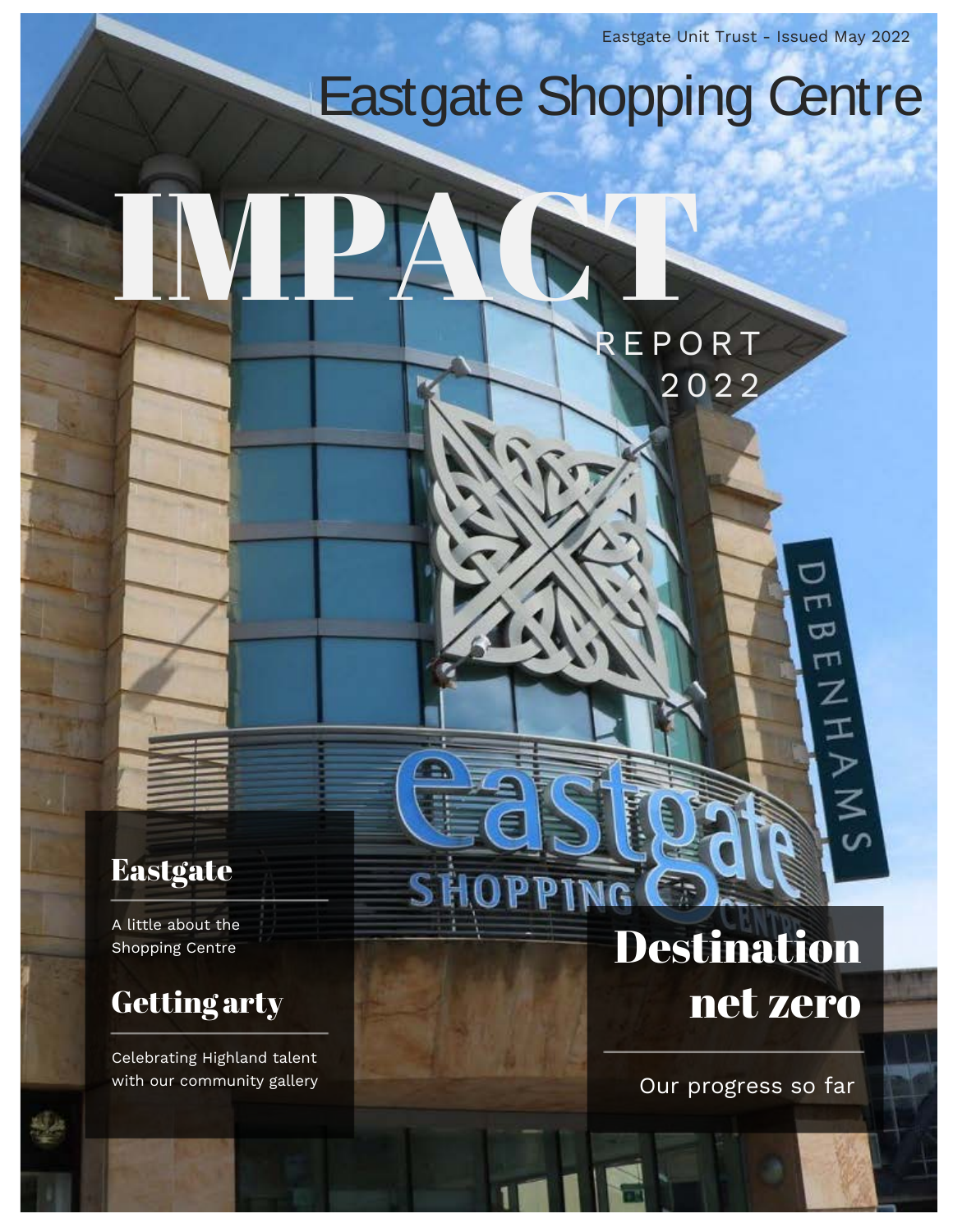This Impact Report ("the Report") reflects Eastgate Shopping Centre's commitment to transparency on ESG matters. The data within the Report runs from 1st January 2021 to 31st December 2021 unless otherwise noted. No significant changes occurred in Eastgate Shopping Centre's organisation or chain of suppliers during 2021. No serious ESG (Environmental, Social and Governance) incidents have been reported during 2021. Feedback can be directed to: operations@eastgate-centre.co.uk

# Table of Contents

# Page 3

Page 5

About Eastgate Shopping Centre Inverness

# Page 4

Working with the local community

Measuring our environmental performance

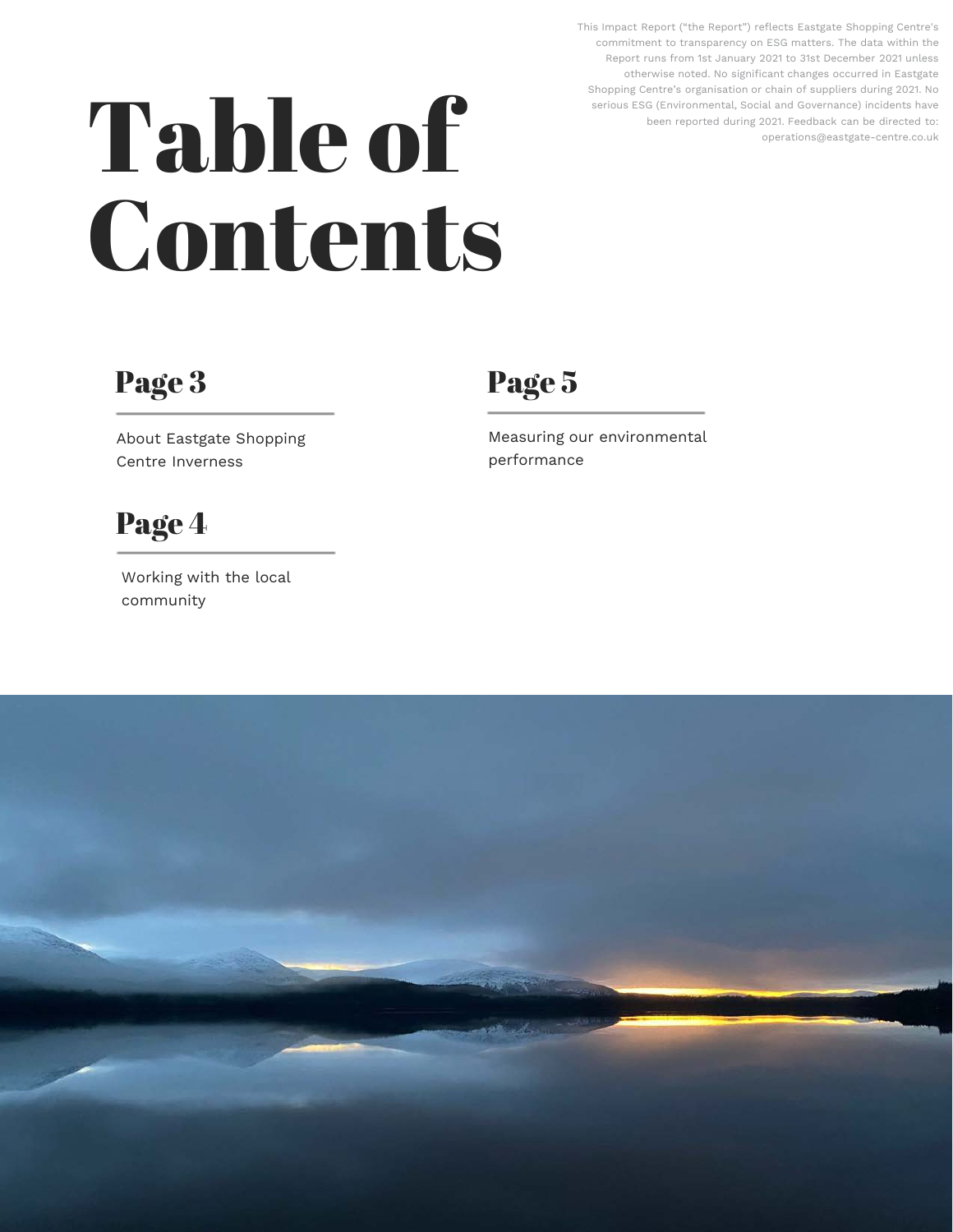# *About Eastgate*

- **Originally opened in 1983 Eastgate provided approximately 210,000 square feet of mall space with 31 shop units. A further extension on an area originally occupied by the railway used as a livestock market, railways goods yard and locomotive shed, an additional 200,000 square feet of retail space with 40 new units opened in 2003.**
- **We benefit from a large and loyal catchment area with a population of circa 153,000 people, within a wider catchment of area 304,000 people.**
- **Excellent road access links with the A9 & A82 being the main access roads to Inverness from both the North and South.**
- **Conveniently located next to Inverness Train Station with regular services to Glasgow, Edinburgh, Aberdeen, Wick and Kyle of Lochalsh.**
- **A range of retail offerings from national chains to independent traders within Inverness City Centre boasting a footfall of over 8 million people per year.**
- **ISO 14001:2015 accredited.**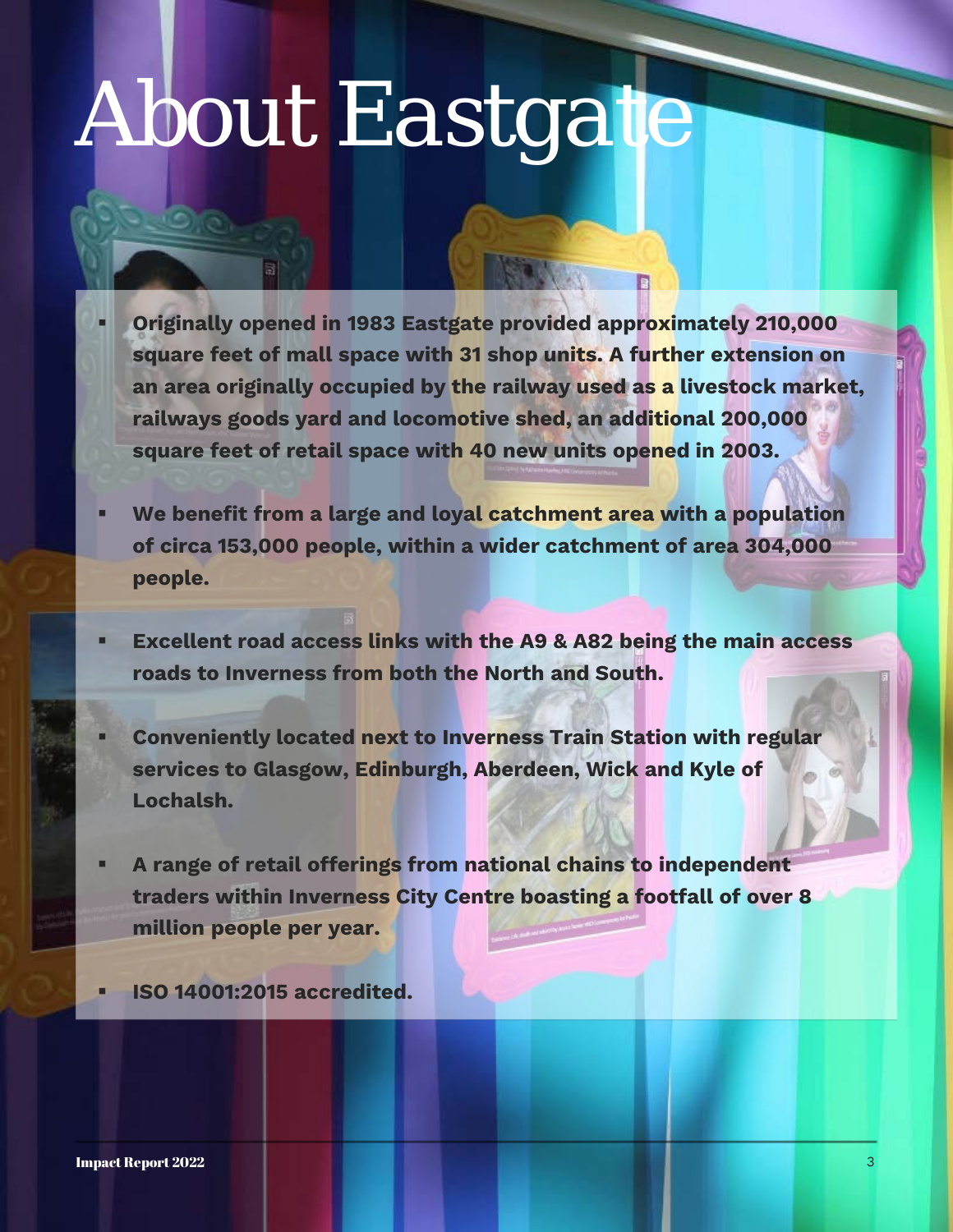# *Community Impact*  Some highlights.



- wear yellow day 2021
- o Displayed in Eastgate to raise funds for **Highland Hospice**

### HOLIDAY CLUB

#### Free summer kids club focusing on being more o environmentally friendly whether at home, school, by the river or in the Highland woods

E ENVIRONMENTAL

- o Themed workshops and centre trails
- o 312 attendees



- o Gallery allowing display of community art, photography & poetry with monthly themes.
- o Poetry in Public Places project by WIMH displaying 25 locally written pieces
- o Has also exhibited lockdown photography & UHI Inverness student photography

### COMMUNITY GALLERY **ALLOTMENT TRAIL**



o Allotment trail to conclude summer long programme for kids

o 45 children accompanied by parents sought out hidden clues throughout the centre.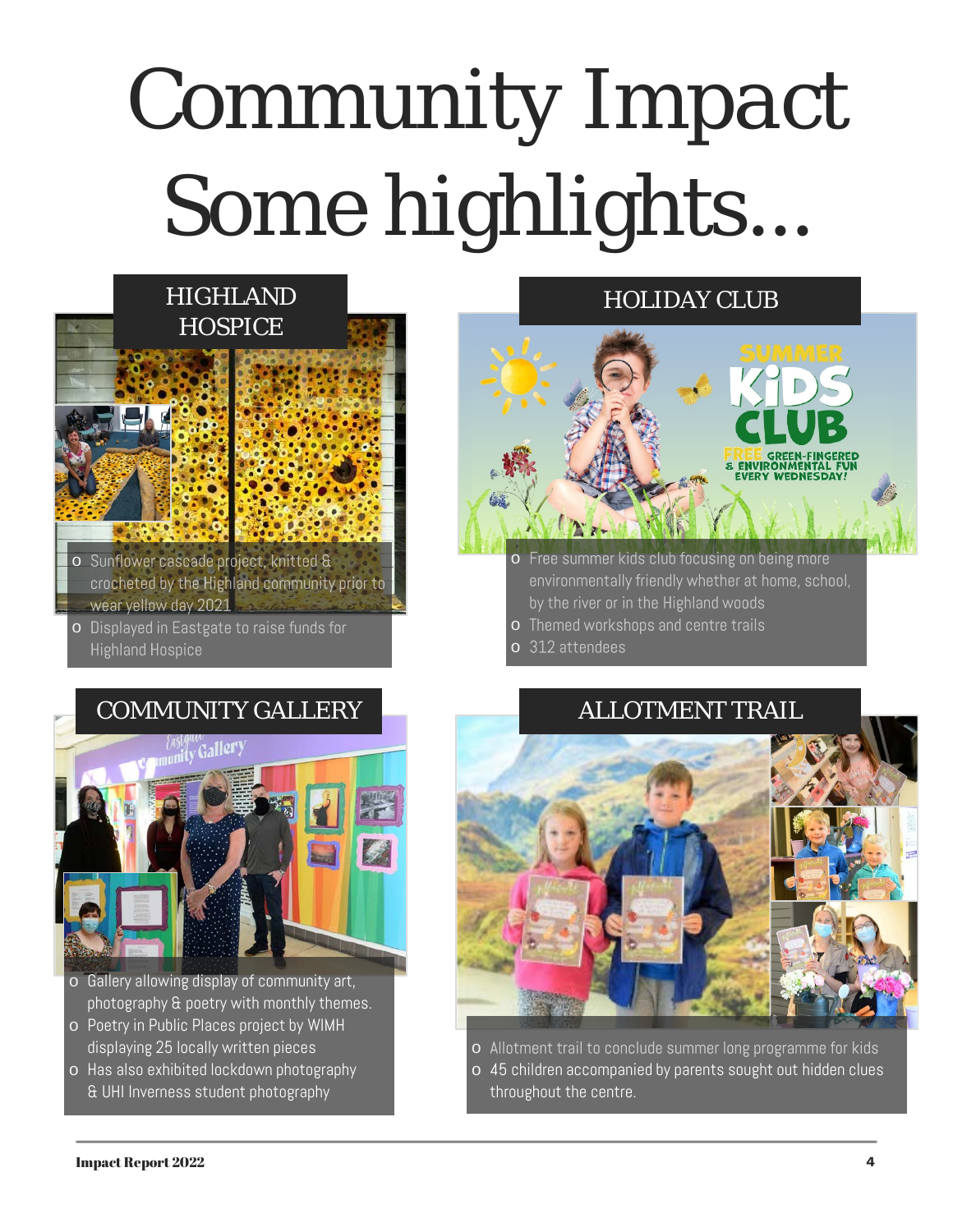# **ESG Performance Measures**

#### Organisational Boundary

This report includes all operational areas covered by Eastgate Shopping Centre, Inverness.

#### Coverage

Eastgate Shopping Centre works actively to access relevant data. Having access to data is important to Eastgate Shopping Centre, as the information creates conditions for efficient and sound technical management of the building. We commit to reporting on progress annually.

#### Normalisation

Eastgate Shopping Centre calculates energy and water intensity key ratios by dividing by the buildings' floor area and visitor numbers. This is the most widely accepted method in Europe to compare energy utilisation and resource consumption.

#### Reporting on landlord and tenant consumption

At Eastgate Shopping Centre, we report on landlord controlled areas only. The tenant demises are out of our scope.

#### Reporting period

Reporting for each year accounted for in the ESG tables refers to the calendar year, i.e., January 1, 2021 to December 31, 2021.

#### Methodology

We move towards comprehensive reporting on all material ESG sustainability performance measures, using emissions factors for the appropriate year - here this is the UK Government's Conversion Factors for Company Reporting 2020 and 2021.

#### **Disclaimer**

This report has been prepared for Eastgate Shopping Centre for the agreed purpose by EVORA Global Limited. Reasonable professional care has been taken in the development of this report. Our analysis, conclusions and recommendations are based on information provided to us and EVORA cannot be held responsible for the accuracy of this information. We have clearly identified where estimates have been used to provide indications of performance. Estimates are not a guarantee of current or future performance. Further, EVORA cannot be held liable for any losses or damages incurred by a third party (other than the named client/s) relying on the contents of, or recommendations made in, this report. Such third parties should obtain independent advice in relation to the conclusions set out in this report.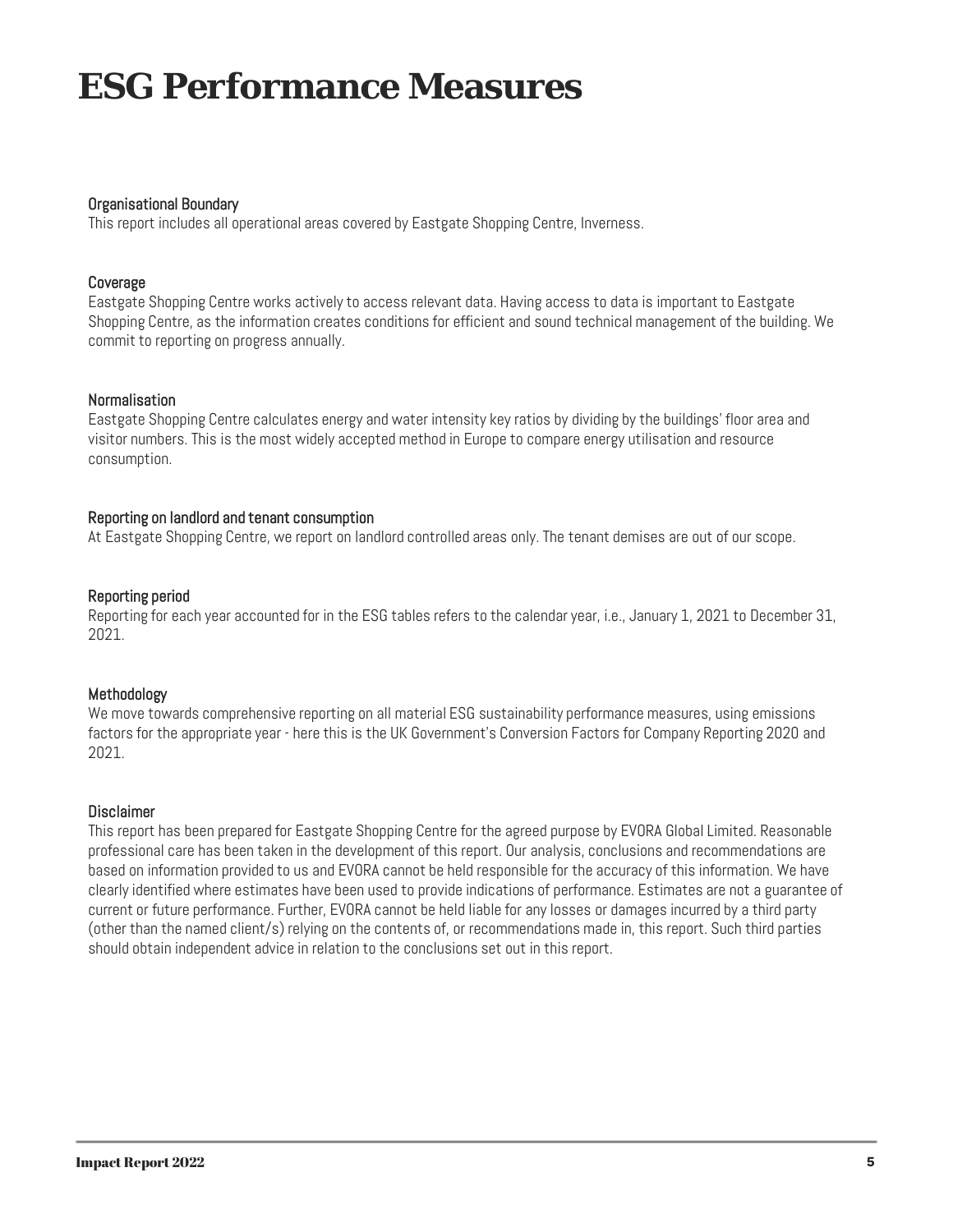# **Energy, Building Energy Intensity, GHG Emissions and GHG Intensity**

| Absolute energy for Eastgate Shopping Centre                                                   | 2021                    | 2020                    | 2019                    | 2018                    | 2017                    | Year on year                   |  |
|------------------------------------------------------------------------------------------------|-------------------------|-------------------------|-------------------------|-------------------------|-------------------------|--------------------------------|--|
| <b>Energy reported in MWh</b>                                                                  | Absolute<br>Consumption | Absolute<br>Consumption | Absolute<br>Consumption | Absolute<br>Consumption | Absolute<br>Consumption | trend (2021 vs<br>2020)        |  |
| Landlord obtained electricity                                                                  | 1,047                   | 1,016                   | 1,354                   | 1,449                   | 1,459                   | 3%                             |  |
| % of electricity data estimated                                                                | 0%                      | 0%                      | 0%                      | 0%                      | 0%                      |                                |  |
| Landlord obtained fuels (natural gas)                                                          | 394                     | 371                     | 588                     | 633                     | 519                     | 6%                             |  |
| % of fuels data estimated                                                                      | 0%                      | 0%                      | 0%                      | 0%                      | 0%                      |                                |  |
| Total landlord energy consumption from all sources                                             | 1,440                   | 1,387                   | 1,942                   | 2,082                   | 1,978                   | 4%                             |  |
| Building energy intensity for Eastgate Shopping Centre (kWh/sqm/year - GIA)                    |                         |                         |                         |                         |                         |                                |  |
| Building energy intensity for all landlord-obtained energy                                     | 33.4                    | 32.1                    | 45.0                    | 48.2                    | 45.8                    | 4%                             |  |
| Absolute GHG emissions for Eastgate Shopping Centre                                            | 2021                    | 2020                    | 2019                    | 2018                    | 2017                    | Year on year<br>trend (2021 vs |  |
| GHG reported in tCO2e                                                                          | Absolute<br>Consumption | Absolute<br>Consumption | Absolute<br>Consumption | Absolute<br>Consumption | Absolute<br>Consumption | 2020)                          |  |
| Direct GHG Emissions (GHG Protocol Scope 1)                                                    | 72                      | 68                      | 108                     | 117                     | 96                      | 6%                             |  |
| Direct GHG Emissions (GHG Protocol Scope 1) after green<br>procurement                         | 72                      | 68                      | 108                     | 117                     | 96                      | 6%                             |  |
| Indirect GHG emission (GHG Protocol Scope 2 Location-based) in<br>tonnes                       | 222                     | 237                     | 347                     | 410                     | 513                     | $-6%$                          |  |
| Indirect GHG emission (GHG Protocol Scope 2 Market-based) in<br>tonnes after green procurement | $\bf{0}$                | 0                       | $\bf{0}$                | $\bf{0}$                | $\bf{0}$                | 0%                             |  |
| GHG Scope 1 & 2 (Location based; before green procurement) in<br>tonnes                        | 294                     | 305                     | 455                     | 527                     | 609                     | $-4%$                          |  |
| GHG Scope 1 & 2 (Market based; after green procurement) in tonnes                              | 72                      | 68                      | 108                     | 117                     | 96                      | 6%                             |  |
| Building GHG Intensity (Kg CO2e/sqm/year - GIA)                                                |                         |                         |                         |                         |                         |                                |  |
| Building GHG Intensity (GHG Protocol Scopes 1 &2)                                              | 1.7                     | 1.6                     | 2.5                     | 2.7                     | 2.2                     | 6%                             |  |

#### Data Coverage Notes

The floor area covers all landlord demise at Eastgate Shopping Centre. No data has required estimating.

We have taken the floor area to be 43,169 sq m - it should be noted this covers all 'back of house' areas including substantial plant rooms and service corridors.

In compiling this - we have taken two assumptions - that electricity has been procured under a green tariff arrangement since 2017 and that gas is not procured 'green'.

#### Narrative on Performance

Overall energy consumption in 2021 has dropped substantially since monitoring began - 11% since 2011.

The outbreak of the COVID-19 pandemic impacted 2020 consumption abnormally. The 2021 (and likely 2022 also)

consumption - seen as increases against 2020 - is the result of the pandemic lockdown measures easing and the shopping centre gradually returning to normal.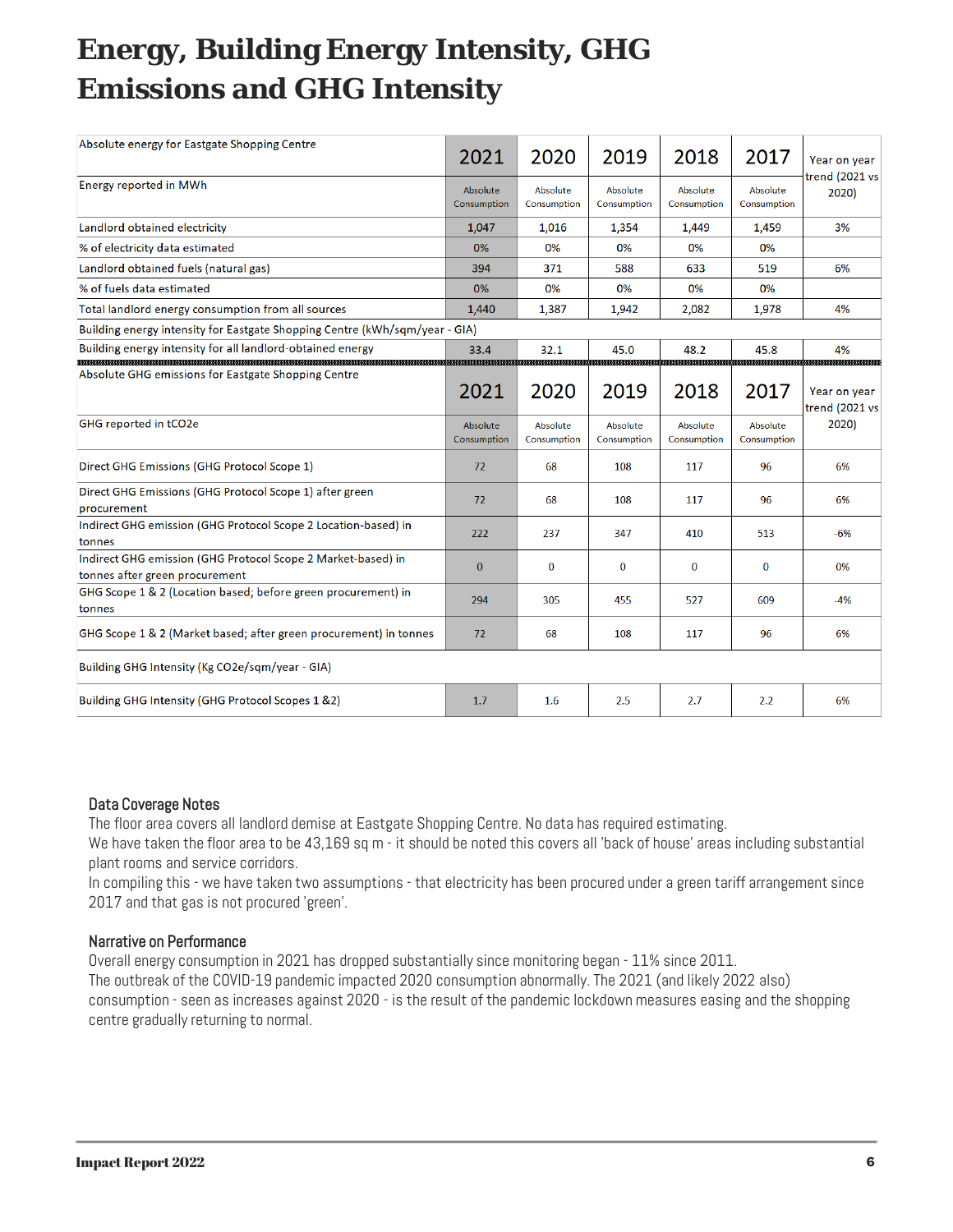# **Water consumption and water intensity**

| Absolute water for Eastgate<br><b>Shopping Centre</b>                            | 2021                    | 2020                    | 2019                    | 2018                    | 2017                    | Year on<br>year trend |
|----------------------------------------------------------------------------------|-------------------------|-------------------------|-------------------------|-------------------------|-------------------------|-----------------------|
| Water reported in litres                                                         | Absolute<br>Consumption | Absolute<br>Consumption | Absolute<br>Consumption | Absolute<br>Consumption | Absolute<br>Consumption | (2021 vs<br>2020)     |
| Eastgate obtained water                                                          | 3,026                   | 2,719                   | 5,194                   | 5,489                   | 5,985                   | 11%                   |
| % of water data estimated                                                        | 0%                      | 0%                      | 0%                      | 0%                      | 0%                      |                       |
| Building water intensity (litres/visitor/year)                                   |                         |                         |                         |                         |                         |                       |
| Water intensity for all landlord-<br>obtained water supplying<br>shopping centre | 0.81                    | 0.72                    | 0.68                    | 0.69                    | 0.77                    | 12%                   |

#### Data Coverage Notes

No data has required estimating for this measure.

#### Narrative on Performance

Water consumption overall has decreased significantly, but when applied against visitor numbers an annual increase has occurred.

However, REEB water benchmarks (2020) still place this figure between typical (0.55) and good practice (0.93).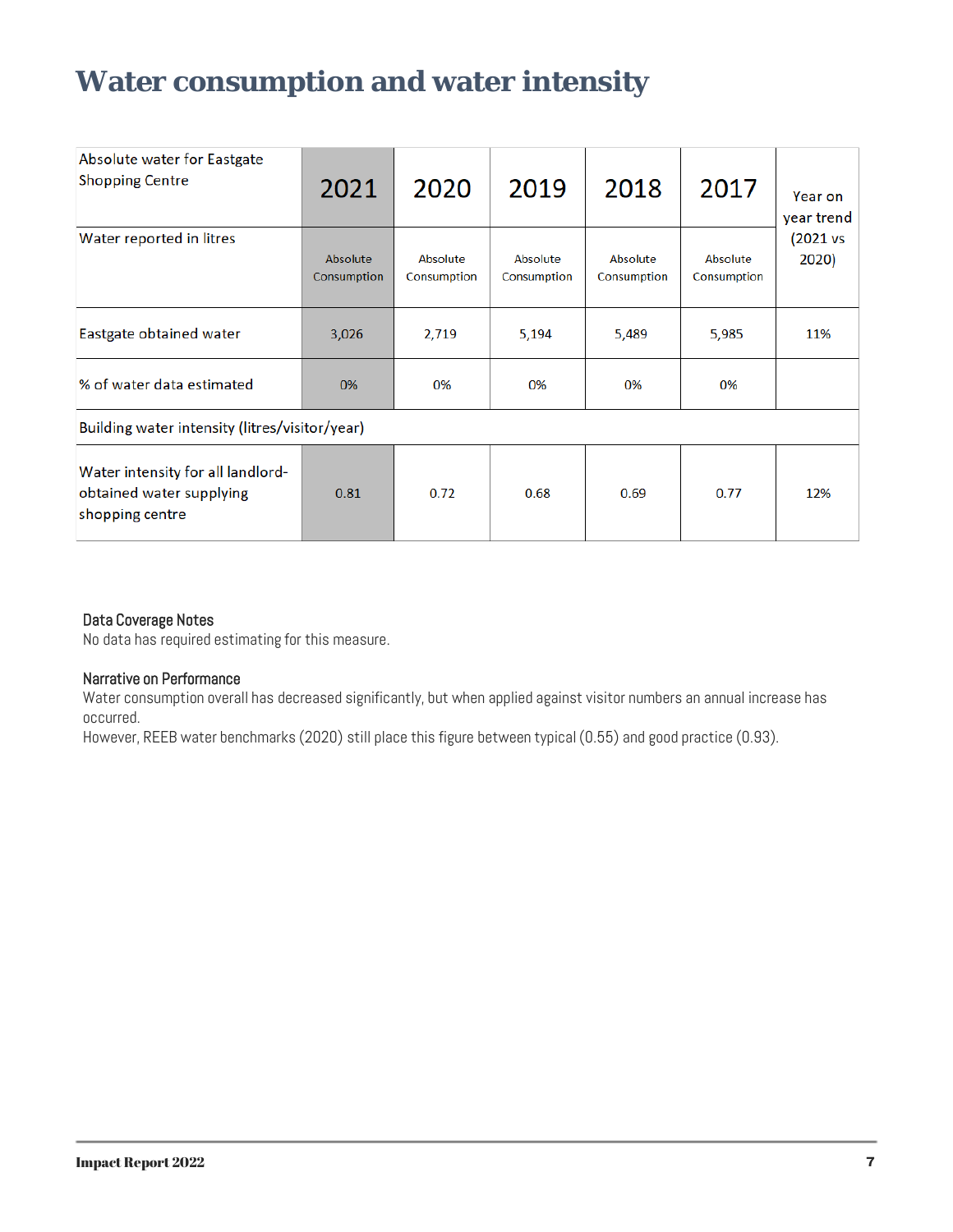# **Type of green building certifications**

| Type and number of green certifications |                                   |                                                            |                                                            |
|-----------------------------------------|-----------------------------------|------------------------------------------------------------|------------------------------------------------------------|
| Type of Certification                   | Name of certification             | Percentage<br>of portfolio<br>certified (by<br>floor area) | Percentage<br>of portfolio<br>certified (by<br>floor area) |
| Mandatory Certifications                | EU Energy Performance Certificate | 100%                                                       | 100%                                                       |
| <b>Voluntary Certifications</b>         | BREEAM (or equivalent)            | 0%                                                         | 0%                                                         |
|                                         |                                   |                                                            |                                                            |

| <b>EU Energy</b>   |                              |
|--------------------|------------------------------|
| Performance        | Proportion of 2021 Portfolio |
| Certificate        |                              |
| <b>EPC rated A</b> | 22%                          |
| <b>EPC rated B</b> | 24%                          |
| <b>EPC rated C</b> | <b>19%</b>                   |
| <b>EPC rated D</b> | 34%                          |
|                    |                              |

#### Data Coverage Notes

Energy Performance certificates are a legal requirement in Scotland. The EPC coverage includes tenant demises.

#### Narrative on Performance

Green building certification - such as CycleScore, BREEAM - is not currently an objective at Eastgate, but is reconsidered on an annual basis.

The building is always covered by an EPC. Cognisant of future potential MEES legislation, we report on our EPC rating coverage transparently.